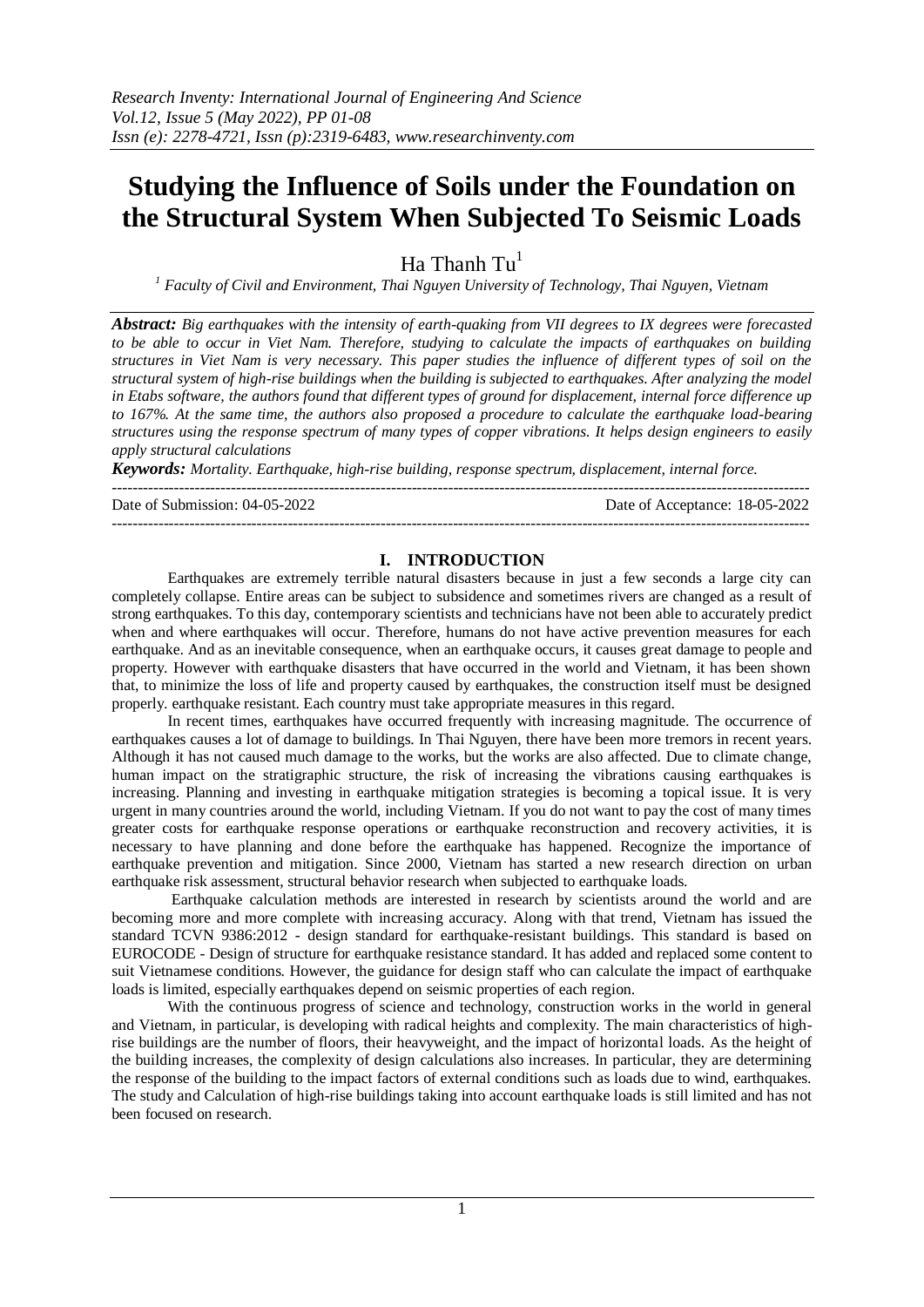## **II. METHODOLOGY**

### **2.1 Design basis of high-rise buildings subjected to earthquake loads**

When designing high-rise buildings, it is necessary to consider whether the building is located in an area prone to strong earthquakes to apply the corresponding regulations. A structure without an earthquakeresistant design is called a conventional structure. Special attention should be paid to structural requirements when designing earthquake-resistant structures. Structures of high-rise buildings need to calculate and design with combinations of vertical loads, horizontal loads (wind: static and dynamic), earthquake loads according to TCVN 2737:1995 "Loads and impacts"; TCVN 9386:2012 Design of earthquake-resistant works; TCXDVN 198 – 1999 High-rise buildings. Structural high-rise buildings need to calculate and check for strength, deformation, stiffness, stability and vibration. Internal force and deformation of high-rise buildings are calculated by the elastic method. For beams, it is possible to adjust the internal force due to plastic deformation. In mixed structures, depending on how the frameworks, it is divided into two diagrams: bracing diagram and frame-brace diagram.





 (a) Bracing diagram b) Frame-bracing diagram *Figure 1.* Working diagram of high-rise building



seismic joints

*Figure 2.* Types of high-rise dental plan



*Figure 3.* Shape by height

## **2.2 Calculation methods of structures subjected to earthquake loads**

*Equivalent static method:* The static equivalent calculation method (also known as the equivalent horizontal force method) is the simplest of the methods used to determine the response of structures subjected to earthquakes. This method assumes that the working structure is elastic linearly, while the geometric nonlinearity is considered indirectly. The horizontal loads acting on the building height are considered equivalent to the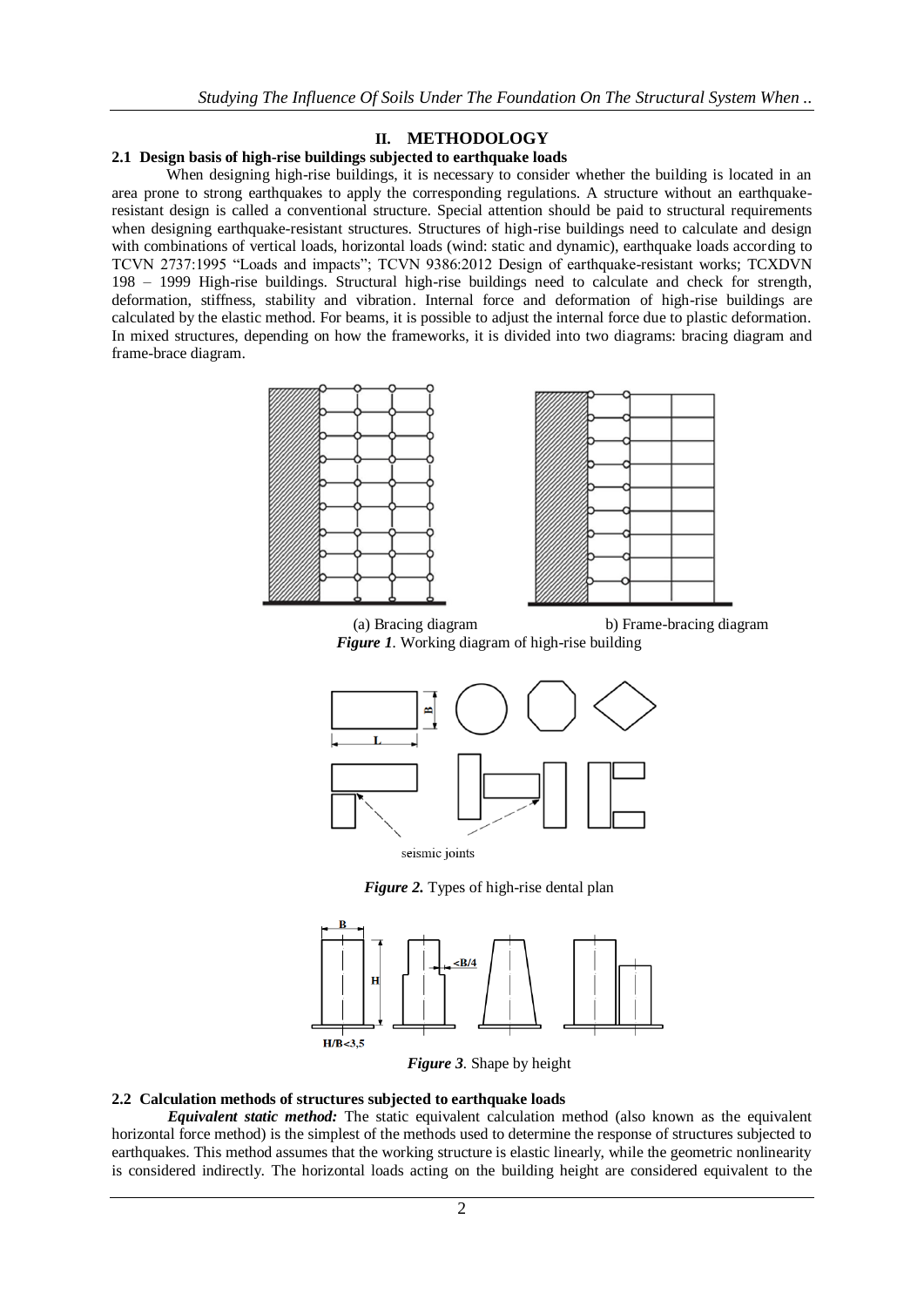seismic action and are combined with the vertical loads (gravity forces). This method is often used to design relatively regular works with a basic period of about 1.5 - 2s. For structures with irregular shapes or long periods, dynamic methods should be used. It is more accurate than form analysis or inelastic reaction history analysis.

*Nonlinear static calculation method:* In this method, the assumed distribution of horizontal inertia forces is based on the assumption that the response of the structure is controlled by a single vibration pattern. The shape of this oscillation remains constant throughout the reaction time. Usually, the chosen fundamental vibrational form is the dominant response form of the dynamic multiple degrees of freedom system. The effects of other types of oscillations are considered to be small and ignored. The nonlinear static calculation method with such a horizontal load distribution is called the conventional incremental calculation method. It is often used to calculate the response of low and medium-height buildings. The method is simple and deterministic with acceptable accuracy. The deformation process of the structural system and its components does not require complicated modeling and elaborate calculations like other dynamic calculations. Therefore, the incremental calculation method is considered an effective and convenient method in dynamic computation.

*Vibration analysis method and response spectrum:* The response of structures with many degrees of freedom to earthquake action can be calculated by analyzing the structural system into multiple structural systems with one equivalent degree of freedom. Calculate the response of each equivalent system in time and then algebraically add the reactions to get the response of the original structure. If the calculation is only to determine the maximum response quantities, the seismic action will be given as a response spectrum. Calculation results according to the vibration integral method will be the largest response of the structural system. The vibrational integral method, as well as the response spectrum method, has the following disadvantages:

- Depends on the artificial separation of vibrational patterns.

- It is necessary to combine the calculation results in the forms of vibration according to the principle of cooperation, so it is limited to the linear elastic working stage of the material.

-Not applicable to some structural systems that cannot use form analysis techniques.

-Does not give precise instructions on the formation of plastic joints in some members.

*The method of direct integration of the equation of motion:* The response of structural systems subjected to any action or earthquake can be determined by directly integrating the equation of motion for time. This method does not need to change or transform the equations of motion to a system with one or more degrees of freedom as in the oscillatory integral method. The direct time integral method determines the approximate values of the solution for a selected set of time values ΔT.

The principle of this method can be summarized as follows: (i) assume functions describing the variation of displacement, velocity and acceleration over a period of time and (ii) the equations of motion are not satisfied at all

times DT but only for a constant time Δt.

This time interval is called the time step. This also means that the static equilibrium condition of the inertial, drag and elastic forces with the applied load will occur at many time steps  $\Delta t$ ,  $2\Delta t$ , ..., n $\Delta t$ . At each time step, the equation of motion is solved with the initial conditions of displacement and velocity determined in the previous step. The method of direct time integration can be applied to both static and nonlinear structural systems. This method can be considered as the only general method for calculating the dynamic response of structural systems under any load.

## **2.3 Research model of high-rise buildings**

Research on reinforced concrete structures for 15-story buildings in Thai Nguyen City; has a typical floor plan as shown in Figure 4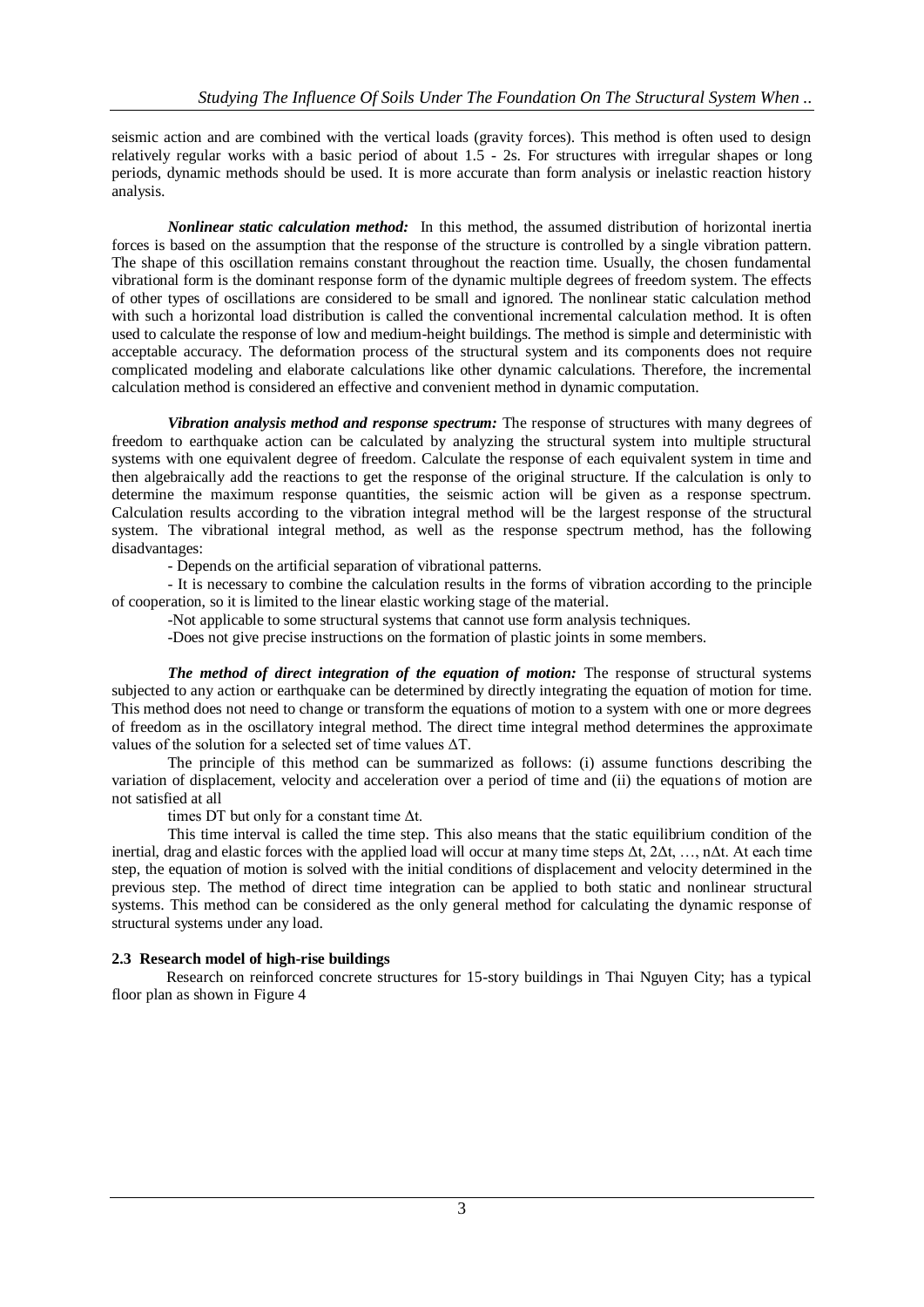*Studying The Influence Of Soils Under The Foundation On The Structural System When ..*



*Figure 5.* Building structure model in ETABS

**Materials:** Reinforced Concrete; Using durable grade concrete B25. Height of each floor:  $h_f = 3.3$  (m); distance from foundation beam to foundation surface 1.5 (m).

**Section:** Floor S1 (120 mm), S2 (100 mm); Core thickness δ= 250 mm; Beams D1,2,3 (250x400) mm, D4 (250x550) mm; Column C1 (300x600) mm, Column C2 (300x700) mm.

## **Calculated load:**

- Static loads due to the weight of the structure itself: Floors, beams, columns, walls, declared for ETABS v9.2 software to calculate automatically.

- Static load of floor structural layers:  $g_{tt} = 1.1$  (kN/m2).
- Static load due to walls built on beams:  $g_t = 11.48$  (kN/m).
- Floor live load: S1 ( $p_{tt} = 2.4$  kN/m2); S2 ( $p_{tt} = 3.6$  kN/m2)
- Earthquake load: importance factor  $\gamma = 1$ ; behavior coefficient q= 3.9.

## **III. EXPERIMENTAL RESULTS**

## **3.1. Research results**

Analysis of earthquakes by the method of response spectrum of many vibrations to evaluate the influence of different types of ground on the structure of the building when subjected to earthquakes. Combination of frame displacement K6 (in the X direction)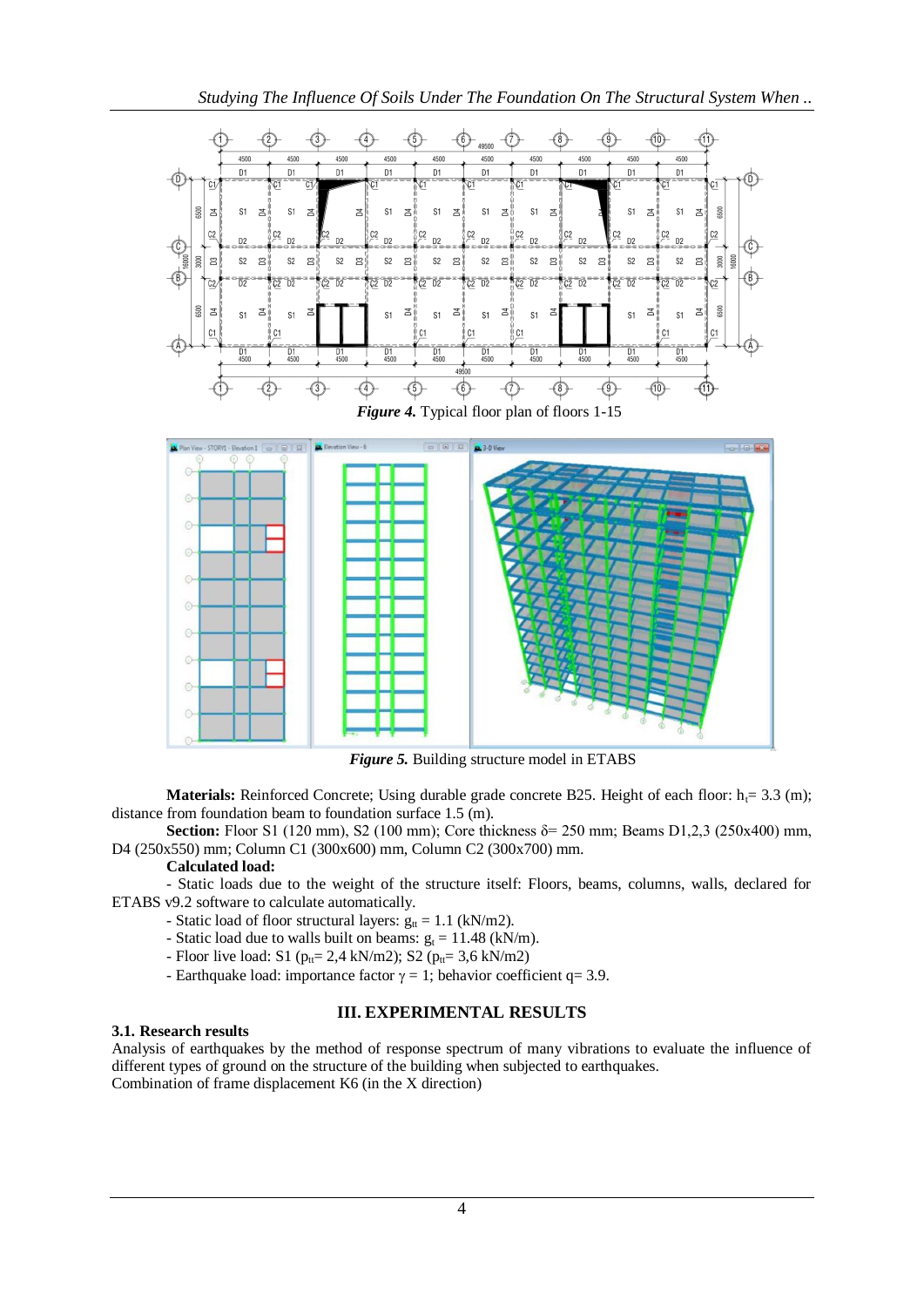

*Figure 6.* K6 frame displacement when analyzing earthquakes with different types of ground

Combination of internal forces of frame column K6 (in the X direction)



*Figure 7.* The shear force of column A of K6 frame when analyzing earthquakes with different types of *ground*





The results of earthquake analysis according to the time-history method and the multi-form response spectrum

method on the ground type A according to TCVN 9386:2012 have the largest difference of 15%. The ground at the bottom of the structure has a great influence on the earthquake impact on the structure. Earthquake consequences: displacement, internal force of the structure when considering different types of ground soil A, B, C, D, E according to TCVN 9386:2012, the results differ by 167%.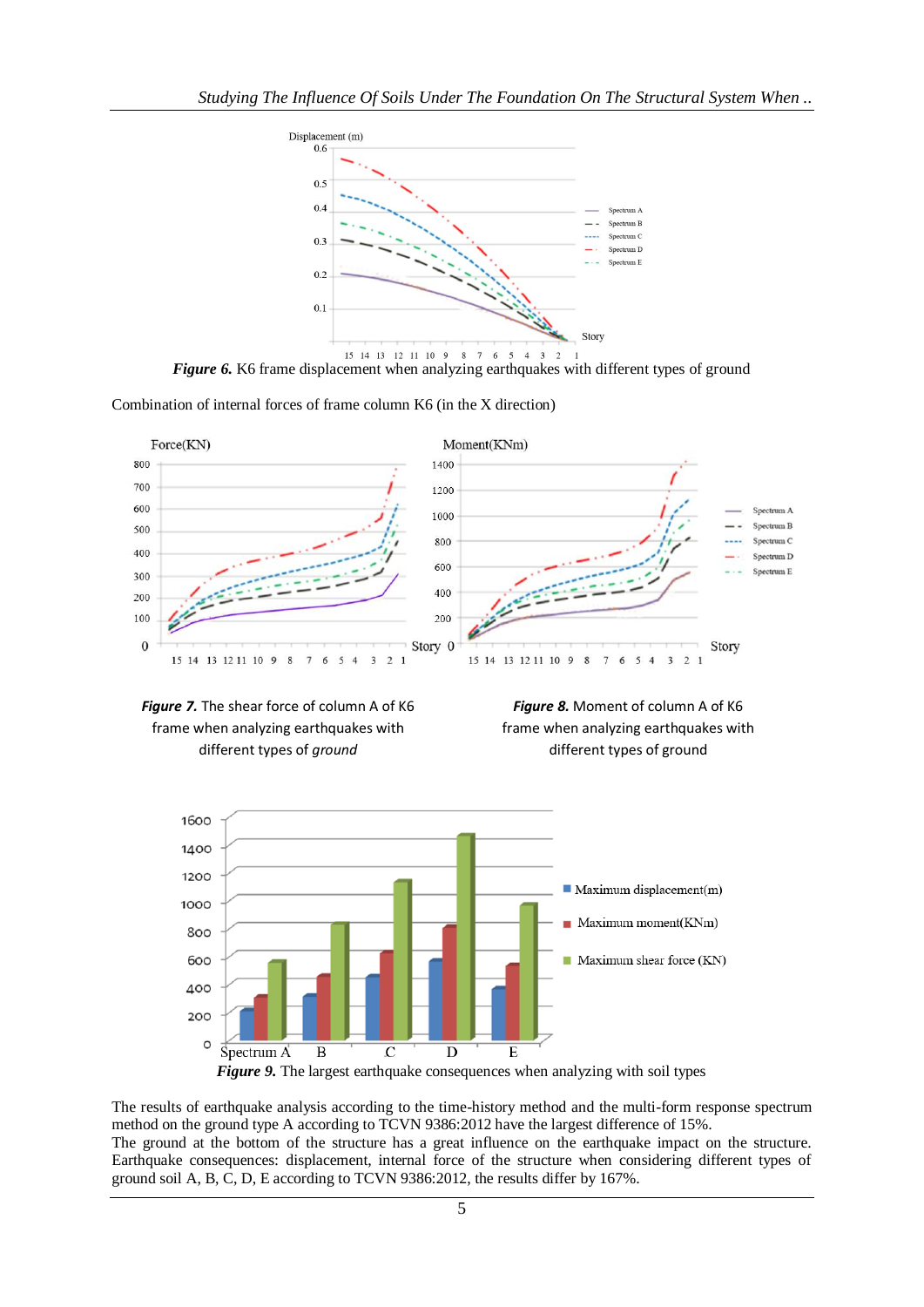## **3.2 Proposing the calculation procedure according to the response spectrum method**

The vibration response spectrum analysis method is a dynamic structural method that uses an emotional response spectrum of all types of vibrations. The response spectrum of the vibration patterns is determined based on the coordinates of the response spectrum curves suitable for the respective natural periods of oscillation.

**Step 1:** Determine applicable conditions: applicable to all types of construction works..

**Step 2:** Determine the ratio value  $a_{\text{R}}/g$ 

Based on the zoning map of the background acceleration with a repeating cycle of 500 years for type A foundation, or based on the partitioning of the ground acceleration according to administrative locations to determine the value of the ratio  $a_{gR}/g$  (where:  $a_{gR}$  - is the peak of the reference ground acceleration at the construction site, g - the acceleration due to gravity). The  $a_{gR}/g$  ratio can also be obtained from data provided by the competent professional body.

Note: The values given in the ground acceleration partition map and the ground acceleration partition table according to administrative locations (of the TCVN 9386:2012 standard) are the ratio  $a_{\alpha R}/g$ . In addition, the design spectral coordinate parameter  $S_d(T)$  of TCXDVN TCVN 9386:2012 does not say anything about the dimension of  $S_d(T)$ . So in this calculation procedure, to avoid dimensional confusion, the value  $S_d(T)$  is replaced by  $S_d(T) = S_d(T)/g$ , which is a dimensionless quantity.

**Step 3:** Level and importance factor.

The significance level is characterized by the importance coefficient  $\gamma_1$ . The value of  $\gamma$ l is determined according to Article 4.2.5 and Table 4.3 of TCVN 9386:2012 ( $\gamma_1 = 1.25$ , 1.00 and 0.75 respectively for works I, II and III).

**Step 4:** Determine the design ground topsoil acceleration value.

Acceleration of the design ground topsoil ag corresponding to the ultimate limit state is determined as follows (through g):  $a_g/g = a_g/g^* \gamma_1$ 

Note: TCVN 9386:2012 stipulates:

- Strong earthquake  $a_0/g \ge 0.08$ , seismic resistance must be calculated and constructed.

- Earthquake is weak  $0.04 \le a_g/g < 0.08$ , apply seismic mitigation solutions that have been mitigated.

- Very weak earthquake  $a_e/g < 0.04$ , no need for seismic design.

**Step 5:** Identify ground conditions according to earthquake impact.

According to soil classification, there are seven types of soil, including A, B, C, D, E, S1, and S2. Based on the stratigraphic cross-section, geotechnical engineering survey data at the construction site and ground conditions according to the seismic impact specified in Article 3.1.2 and Table 3.1 of the standard to identify the foundation soil for the Calculation of seismic resistance.

**Step 6:** Determine the response coefficient q of the structure. Depending on the type of structure, there are different behavior coefficients according to TCVN 9386:2012.

**Step 7:** Determine the number of vibrational forms to consider in the response spectrum method.

Suppose the above condition is not satisfied (such as houses and buildings where the torsional vibration contributes significantly). In that case, the minimum number of vibration types k that need to be considered in the Calculation must satisfy the following two conditions:

$$
k \ge 3 \cdot \sqrt{n} \text{ va } T_k \le 0, 2s \tag{1}
$$

k: number of oscillations to be considered in the Calculation.

n: number of floors above the foundation or top of the hardware below.

 $T_K$ : the natural period of oscillation corresponding to the kth form of oscillation.

**Step 8:** Determine the dimensionless design spectrum  $S_d(T_i)$  corresponding to each type of vibration. i: i-th individual vibration pattern in the X-direction on the plane.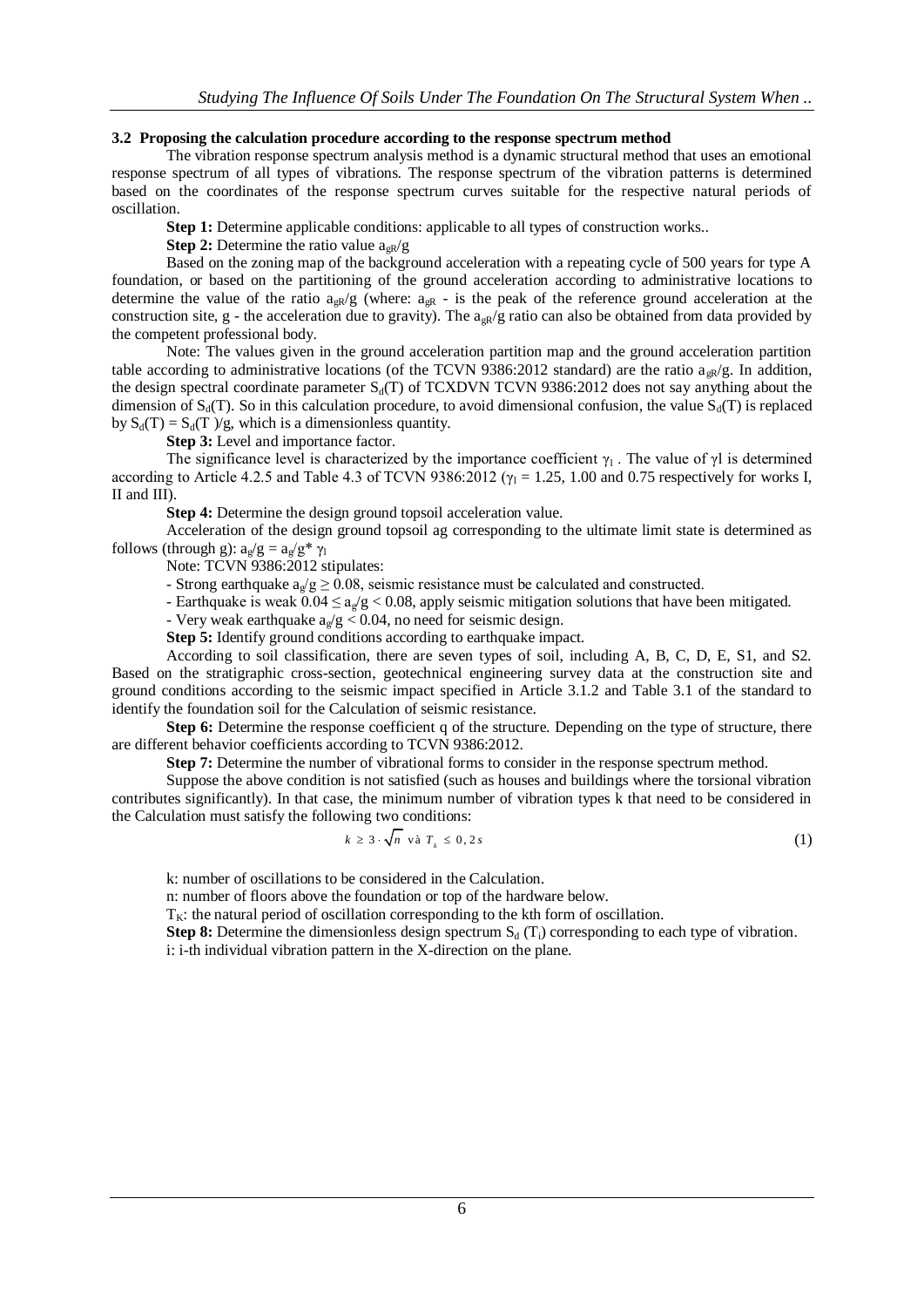$$
\begin{cases}\n0 \le T \le T_B : \overline{S}_d(T) = \frac{a_s}{g}, g g \left[ \frac{2}{3} + \frac{T}{T_B} \left( \frac{2.5}{q} - \frac{2}{3} \right) \right] \\
T_B < T \le T_C : \overline{S}_d(T) = \frac{a_s}{g} S \frac{2.5}{q} \\
\downarrow < T \le T_D : \overline{S}_d(T) \n\end{cases}\n\begin{cases}\n\frac{a_s}{g} & \frac{2.5}{q} \frac{T_C}{T} \\
\frac{2.5}{g} & \frac{2.5}{q} \frac{T_C}{T} \\
\downarrow < T \le T_D : \overline{S}_d(T)\n\end{cases}\n\begin{cases}\n\frac{a_s}{g} & \frac{2.5}{q} \frac{T_C T_D}{T} \\
\downarrow & \frac{2.5}{g} \frac{T_C T_D}{T^2} \\
\downarrow & \frac{2.5}{g} \frac{T_C T_D}{T} \\
\downarrow & \frac{2.5}{g} \frac{T_C T_D}{T} \\
\downarrow & \frac{2.5}{g} \frac{a_s}{T} \\
\end{cases}\n\tag{2}
$$

In there:

S,  $T_{\text{B}}$ ,  $T_{\text{C}}$ ,  $T_{\text{D}}$ , determined according to Table 3.2 of TCVN 9386:2012.

T – Period of oscillation of the system (1 degree of freedom);

 $\beta$  – 0.2 (coefficient corresponding to the lower bound of the horizontal design spectrum)

**Step 9:** Determine the bottom shear force at the foot of the structure corresponding to the ith vibration pattern in the X direction by the following formula:

$$
F_{X,i} = \overline{S_d} \left( T_i \right) W_{X,i} \tag{3}
$$

 $W_{X,i}$ : effective weight (in the X-direction on the plane) corresponding to the i-th form of vibration.

$$
W_{X,i} = \frac{\left(\sum_{j=1}^{n} X_{i,j} \cdot W_j\right)^2}{\sum_{j=1}^{n} X_{i,j}^2 \cdot W_j}
$$
 (4)

n: total number of degrees of freedom (number of floors) in the X-direction.

 $X_{i,j}$ : displacement value in the X direction on the plane at the jth weighting point of the ith vibration

pattern.

W<sub>j</sub>: weight concentrated on the jth floor of the building.

**Step 10**: Distribute the bottom shear force to the story*.*

$$
F_i = F_b \cdot \frac{z_i W_i}{\sum z_j W_j} \tag{5}
$$

**Step 11:** Combination of vibration patterns. For simplicity, consider the oscillations linearly independent by combining the vibration patterns according to the square root principle of the sum of squares.

#### **IV. CONCLUSION**

The ground at the bottom of the foundation has a great influence on the impact of earthquakes on the structure. The soil type of rock, loose soil in the compact state, and clay in the hard state with great thickness will be less affected by earthquakes than the soil in the porous state (medium compaction) or cohesive soil in the soft state. (medium tight). Consequences of earthquakes: displacement, internal force of the structure when analyzed with different types of ground, the difference is up to 167%. Proposing a calculation procedure using the response spectrum of many types of vibrations for high-rise buildings.

#### **Conflict of interest**

There is no conflict to disclose.

## **ACKNOWLEDGEMENT**

This work was supported by Thai Nguyen University of Technology, Vietnam.